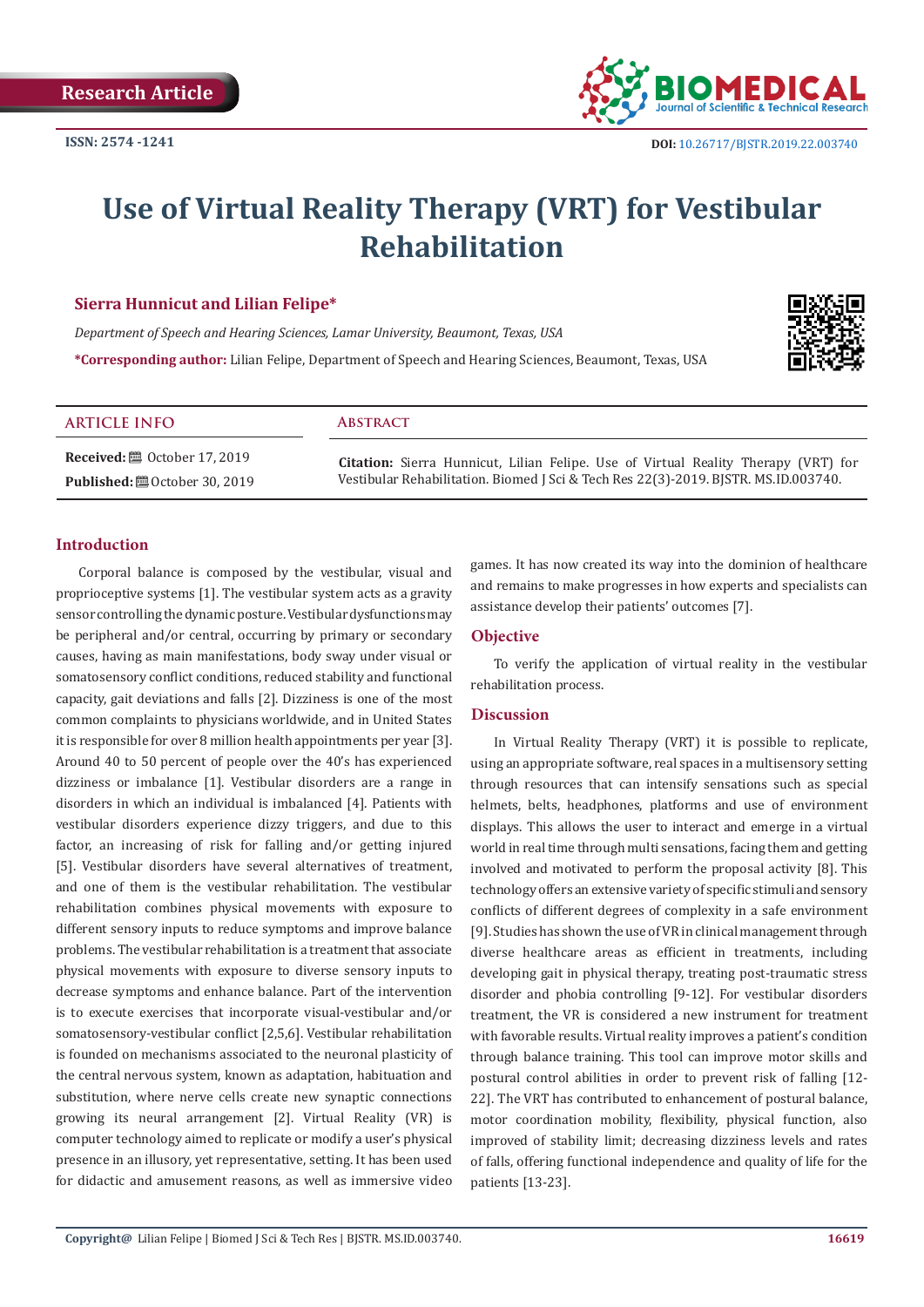This technology applied in vestibular rehabilitation can offer numerous positive aspects not just in successfully recover balance patient's abilities, providing superior results to assistance and improve postural control and supporting the improvement of motor learning. The significance of using VR as a therapeutic technique is interconnected to the capability to provide a range of stimuli if compared to conventional vestibular rehabilitation; allowing the patient sensory divergences at distinctive levels of difficulty and in a safe environment that will stimulate enhancement balance and posture, improve mobility, the functionality of upper and lower limbs, additionally encouraging and motivating the patient during therapy [10-22]. Another benefit is the ability to custom the VR system to for the vestibular rehabilitation in the comfort of the patient own home. They would be able to complete rehabilitation inside their house, with the assistance of the clinician or family member, creating motivation to continue the therapy [14]. Several studies have been published, which, however, requisite further investigations, requesting stricter protocols [6,10-23]. With improvements in technology, VR based companies are trying to minimize the cost of the devices and software used to make rehabilitation programs more affordable and accessible to the public [13].

#### **Conclusion**

The visual, vestibular, and proprioceptive divergences produced by virtual reality stimulation technology can offer an extensive array of sensory stimuli to generate conflicts of variable degrees of difficulty in a secure setting. Therapy in virtual reality proposes a relationship between the individual and the machine, suggesting that it is in another reality in which the perception of the environment is altered by sensory stimuli. Additional studies on the use of rehabilitation supported by virtual reality in vestibular disorders are necessary to corroborate how successfully the body balance functional tests can be used in the short and long terms.

#### **References**

- 1. [Pankanin ES \(2018\) The impact of hearing disorders on the body](http://www.ojs.ukw.edu.pl/index.php/johs/article/view/5634)  [balance. Journal of Education, Health and Sport 8\(7\): 244-249.](http://www.ojs.ukw.edu.pl/index.php/johs/article/view/5634)
- 2. [Arnold SA, Stewart AM, Moor HM, Karl RC, Reneker JC \(2017\) The](https://www.ncbi.nlm.nih.gov/pubmed/26111348)  [Effectiveness of Vestibular Rehabilitation Interventions in Treating](https://www.ncbi.nlm.nih.gov/pubmed/26111348)  [Unilateral Peripheral Vestibular Disorders: A Systematic Review.](https://www.ncbi.nlm.nih.gov/pubmed/26111348)  [Physiother Res Int 22\(3\).](https://www.ncbi.nlm.nih.gov/pubmed/26111348)
- 3. [Sulway S, Whitney SL \(2019\) Advances in Vestibular Rehabilitation. Adv](https://www.karger.com/Article/Abstract/490285)  [Otorhinolaryngoly 82: 164-169.](https://www.karger.com/Article/Abstract/490285)
- 4. [Cousins S, Cutfield NJ, Kaski D, Palla A, Seemungal BM \(2013\) Visual](https://www.ncbi.nlm.nih.gov/pmc/articles/PMC4169430/)  [dependency and dizziness after vestibular neuritis. PLoS One 9\(9\):](https://www.ncbi.nlm.nih.gov/pmc/articles/PMC4169430/)  [e105426.](https://www.ncbi.nlm.nih.gov/pmc/articles/PMC4169430/)
- 5. [Whitney SL, Alghadir A, Alghwiri A, Alshebber KM, Alshehri M \(2016\)](https://www.ncbi.nlm.nih.gov/pubmed/27392833)  [The development of the ICF vestibular environmental scale. Journal of](https://www.ncbi.nlm.nih.gov/pubmed/27392833)  [Vestibular Research: Equilibrium & Orientation 26\(3\): 297-302.](https://www.ncbi.nlm.nih.gov/pubmed/27392833)
- 6. [Lange B, Flynn S, Proffitt R, Chang CY, Rizzo AS \(2010\) Development](https://www.ncbi.nlm.nih.gov/pubmed/21131259)  [of an interactive game-based rehabilitation tool for dynamic balance](https://www.ncbi.nlm.nih.gov/pubmed/21131259)  [training. Topics in Stroke Rehabilitation 17\(5\): 345-352.](https://www.ncbi.nlm.nih.gov/pubmed/21131259)
- 7. [Robertson I \(1990\) Does computerized cognitive rehabilitation work? A](https://www.tandfonline.com/doi/abs/10.1080/02687039008249090?journalCode=paph20) [review. Aphasiology 4\(4\): 381-405.](https://www.tandfonline.com/doi/abs/10.1080/02687039008249090?journalCode=paph20)
- 8. [Costa RT da, Carvalho MRM de, Ribeiro P, Nardi AE \(2018\) Virtual reality](https://www.ncbi.nlm.nih.gov/pubmed/29451586) [exposure therapy for fear of driving: analysis of clinical characteristics,](https://www.ncbi.nlm.nih.gov/pubmed/29451586) [physiological response, and sense of presence. Revista Brasileira De](https://www.ncbi.nlm.nih.gov/pubmed/29451586) [Psiquiatria 40\(2\): 192-199.](https://www.ncbi.nlm.nih.gov/pubmed/29451586)
- 9. [Rothbaum BO, Hodges LF \(1999\) The use of virtual reality exposure in](https://www.ncbi.nlm.nih.gov/pubmed/10533438) [the treatment of anxiety disorders. Behavior Modification 23\(4\): 507-](https://www.ncbi.nlm.nih.gov/pubmed/10533438) [525.](https://www.ncbi.nlm.nih.gov/pubmed/10533438)
- 10. Song JJ (2019) Virtual Reality for Vestibular Rehabilitation. Clin Exp Otorhinolaryngol 12(4): 329-330.
- 11. [Ju Hong K \(2018\) Effects of a virtual reality video game exercise program](https://www.ncbi.nlm.nih.gov/pmc/articles/PMC6279702/) [on upper extremity function and daily living activities in stroke patients.](https://www.ncbi.nlm.nih.gov/pmc/articles/PMC6279702/) [Journal of Physical Therapy Science 30\(12\): 1408-1411.](https://www.ncbi.nlm.nih.gov/pmc/articles/PMC6279702/)
- 12. [Prasertsakul T, Kaimuk P, Chinjenpradit W, Limroongreungrat W,](https://www.ncbi.nlm.nih.gov/pubmed/30227884) [Charoensuk W \(2018\) The effect of virtual reality-based balance training](https://www.ncbi.nlm.nih.gov/pubmed/30227884) [on motor learning and postural control in healthy adults: a randomized](https://www.ncbi.nlm.nih.gov/pubmed/30227884) [preliminary study. Biomedical Engineering Online 17\(1\): 124.](https://www.ncbi.nlm.nih.gov/pubmed/30227884)
- 13. [Alahmari KA, Sparto PJ, Marchetti GF, Redfern MS, Furman JM \(2014\)](https://www.ncbi.nlm.nih.gov/pubmed/24608691) [Comparison of Virtual Reality Based Therapy with Customized](https://www.ncbi.nlm.nih.gov/pubmed/24608691) [Vestibular Physical Therapy for the Treatment of Vestibular Disorders.](https://www.ncbi.nlm.nih.gov/pubmed/24608691) [IEEE Trans. Neural Syst. Rehabil. Eng 22\(2\): 389-399.](https://www.ncbi.nlm.nih.gov/pubmed/24608691)
- 14. [Meldrum D, Herdman S, Moloney R, Murray D, Duffy D, et al. \(2012\)](https://www.ncbi.nlm.nih.gov/pubmed/25842051) [Effectiveness of conventional versus virtual reality based vestibular](https://www.ncbi.nlm.nih.gov/pubmed/25842051) [rehabilitation in the treatment of dizziness, gait and balance impairment](https://www.ncbi.nlm.nih.gov/pubmed/25842051) [in adults with unilateral peripheral vestibular loss: a randomized](https://www.ncbi.nlm.nih.gov/pubmed/25842051) [controlled trial. BMC Ear, Nose & Throat Disorders 96\(7\): 1319-1328.](https://www.ncbi.nlm.nih.gov/pubmed/25842051)
- 15. [Nehrujee A, Vasanthan L, Lepcha A, Balasubramanian S \(2019\) A](https://www.ncbi.nlm.nih.gov/pubmed/31177254) [Smartphone-based gaming system for vestibular rehabilitation: A](https://www.ncbi.nlm.nih.gov/pubmed/31177254) [usability study. J Vestib Res 29\(2-3\): 147-160.](https://www.ncbi.nlm.nih.gov/pubmed/31177254)
- 16. [Micarelli A, Viziano A, Alessandrini M \(2019\) Role of head-mounted](https://www.ncbi.nlm.nih.gov/pubmed/31227678) [displays in enhancing vestibular rehabilitation effects: Comment on](https://www.ncbi.nlm.nih.gov/pubmed/31227678) [Evaluation of the effectiveness of a Virtual Reality-based exercise](https://www.ncbi.nlm.nih.gov/pubmed/31227678) [program for Unilateral Peripheral Vestibular Deficit. J Vestib Res.](https://www.ncbi.nlm.nih.gov/pubmed/31227678)
- 17. [Zaleski King A, Pinto R, Lee G, Brungart D \(2019\) Use of Commercial](https://www.ncbi.nlm.nih.gov/pubmed/31107362) [Virtual Reality Technology to Assess Verticality Perception in Static and](https://www.ncbi.nlm.nih.gov/pubmed/31107362) [Dynamic Visual Backgrounds. Ear Hear.](https://www.ncbi.nlm.nih.gov/pubmed/31107362)
- 18. [Park JH, Jeon HJ, Lim EC, Koo JW, Lee HJ, et al. \(2019\) Feasibility of Eye](https://www.ncbi.nlm.nih.gov/pubmed/31066247) [Tracking Assisted Vestibular Rehabilitation Strategy Using Immersive](https://www.ncbi.nlm.nih.gov/pubmed/31066247) [Virtual Reality. Clin Exp Otorhinolaryngol 12\(4\): 376-384.](https://www.ncbi.nlm.nih.gov/pubmed/31066247)
- 19. [Lubetzky AV, Hujsak BD \(2018\) A virtual reality head stability test for](https://www.ncbi.nlm.nih.gov/pubmed/30856135) [patients with vestibular dysfunction. J Vestib Res 28\(5-6\): 393-400.](https://www.ncbi.nlm.nih.gov/pubmed/30856135)
- 20. [Dunlap PM, Holmberg JM, Whitney SL \(2019\) Vestibular rehabilitation:](https://www.ncbi.nlm.nih.gov/pubmed/30461465) [advances in peripheral and central vestibular disorders. Curr Opin](https://www.ncbi.nlm.nih.gov/pubmed/30461465) [Neurol 32\(1\): 137-144.](https://www.ncbi.nlm.nih.gov/pubmed/30461465)
- 21. [Kouris I, Sarafidis M, Androutsou T, Koutsouris D \(2018\) HOLOBALANCE:](https://www.ncbi.nlm.nih.gov/pubmed/30441288) [An Augmented Reality virtual trainer solution forbalance training and](https://www.ncbi.nlm.nih.gov/pubmed/30441288) [fall prevention. Conf Proc IEEE Eng Med Biol Soc 2018: 4233-4236.](https://www.ncbi.nlm.nih.gov/pubmed/30441288)
- 22. [Alves CC, Silva ALS \(2019\) Pediatric Vestibular Rehabilitation: A Case](https://www.ncbi.nlm.nih.gov/pubmed/31568389) [Study. Pediatr Phys Ther 31\(4\): E14-E19.](https://www.ncbi.nlm.nih.gov/pubmed/31568389)
- 23. [Proffitt R, Lange B \(2015\) Feasibility of a customized, in-home, game](https://www.ncbi.nlm.nih.gov/pubmed/27563384)[based stroke exercise program using the Microsoft Kinect](https://www.ncbi.nlm.nih.gov/pubmed/27563384)® Sensor. [International Journal of Telerehabilitation 7\(2\): 23-34.](https://www.ncbi.nlm.nih.gov/pubmed/27563384)